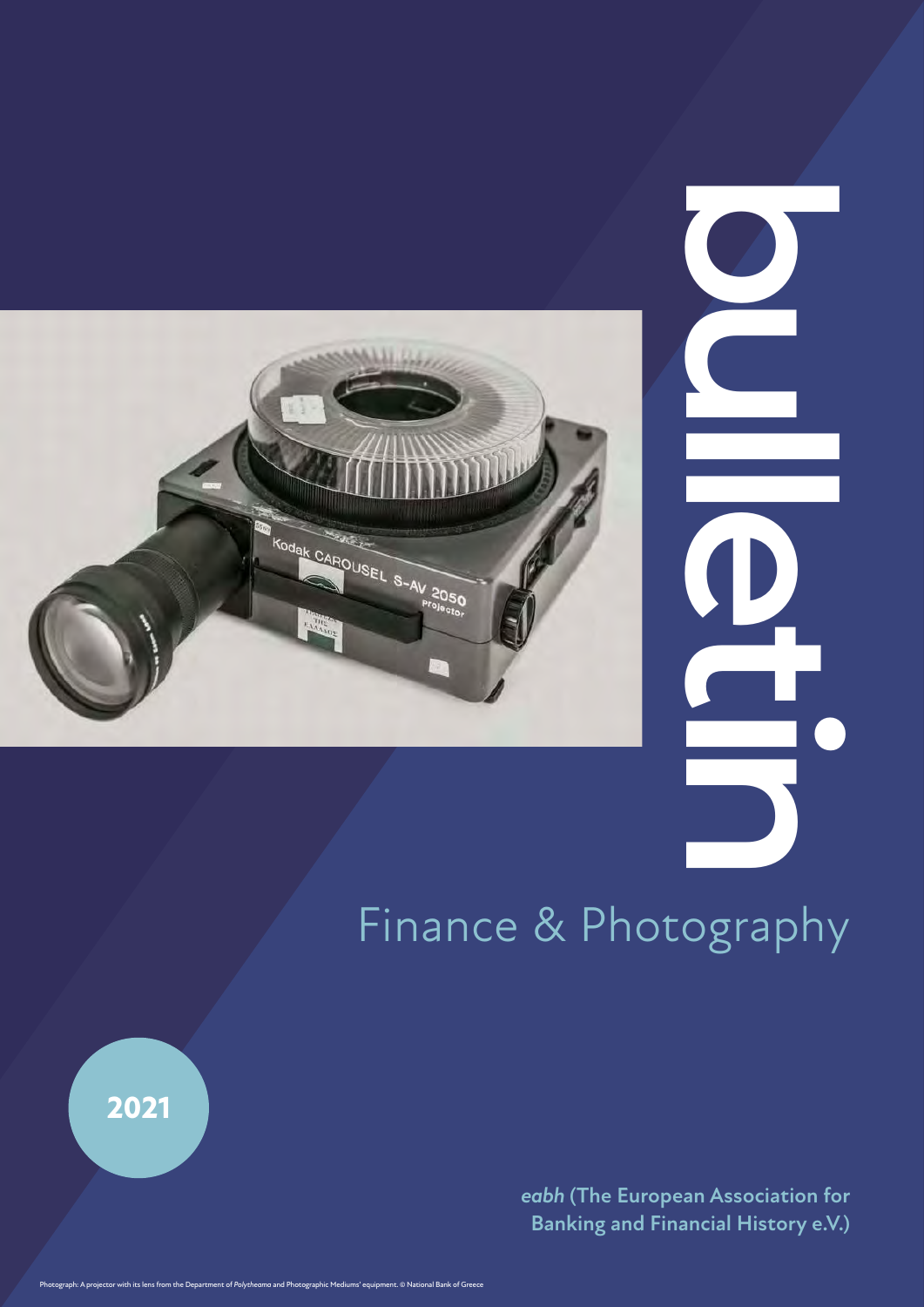# **Photo collection of NN Group**

About managing and the gems…

# **Ingrid Elferink**

The photographs feature people of note, events, buildings and company rituals. They reflect the company's culture and give us an insight into a changing office life across the centuries.

This article consists of two parts, the first part is about the photo collection itself, its origin, management and use, and the second part is about the photography of people present in the collection, the gems.

# **The photo collection of NN Group**

Financial services company NN Group N.V.'s history department, formed in 1992, is responsible for NN's historical collection. Over the

years, employees have contributed documents, objects and photos intended for a company museum. First the records department looked after this collection. The employees were not professional archivists, but thanks to them we now have a great collection. The photographic collection was used for anni-

versaries, publications and exhibitions, but its management was not a priority. Everything was kept in the same

way: in boxes. Consequently the photographs were not properly conserved. When a professional photo registrar was hired, the photographs received the attention they deserved and the beauty of the collection was realized.

The photo collection consists of thousands of photos, negatives, photographic slides and photo albums. Taken by amateur and professional photographers, the

photographs feature people of note, events, buildings and company rituals. They reflect the company's culture and give us an insight into a changing office life across the centuries. From the 1890s, prominent Dutch photographers such as Jaap d'Oliveira, Philip Mechanicus and Pieter Molkenboer were commissioned to document the offices (Photograph 1). We hold the collections of predecessors of NN, such as De Nederlanden van 1845, Rotterdamse Verzeker-

> ings Sociëteit (RVS), Nationale Levensverzekering-Bank, Delta Lloyd and others. Many of these companies had activities abroad, and therefore we also have pictures of life outside the Netherlands.

> The photo collection in numbers: 10,000 photos, 40,000 negatives, 1,000 slides and 225 photo albums. The whole historical collection is cata-

logued in The Museum System (TMS), a database used by many international museums. More than 7,500 photo-

> graphs are accessible in TMS. Every photographic object is digitized by the registrar, or by a digitization company. In 2019 more than 60 photo albums were digitized and then packed in custom-made, acid-free boxes.

The more accessible the collection becomes, the more it is used. In 2019, for example, the restaurant in the Amsterdam office was decorated with photos of staff

The photo collection in numbers: 10,000 photos, 40,000 negatives, 1,000 slides and 225 photo albums.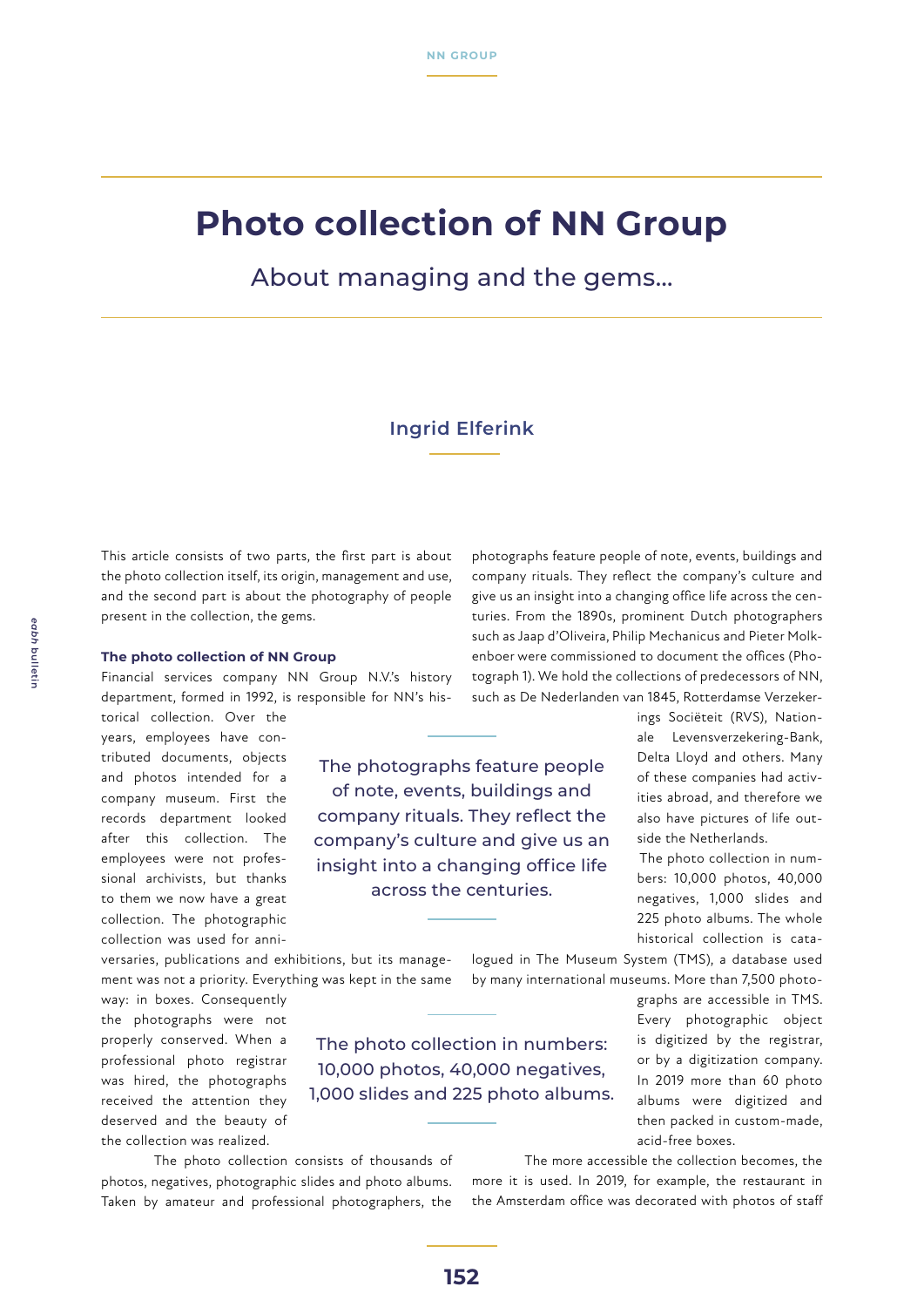



1. Lunchbreak at head office in The Hague, 1971. Color slide. Photo: Philip Mechanicus (Amsterdam). TMS 8393/HA NN Group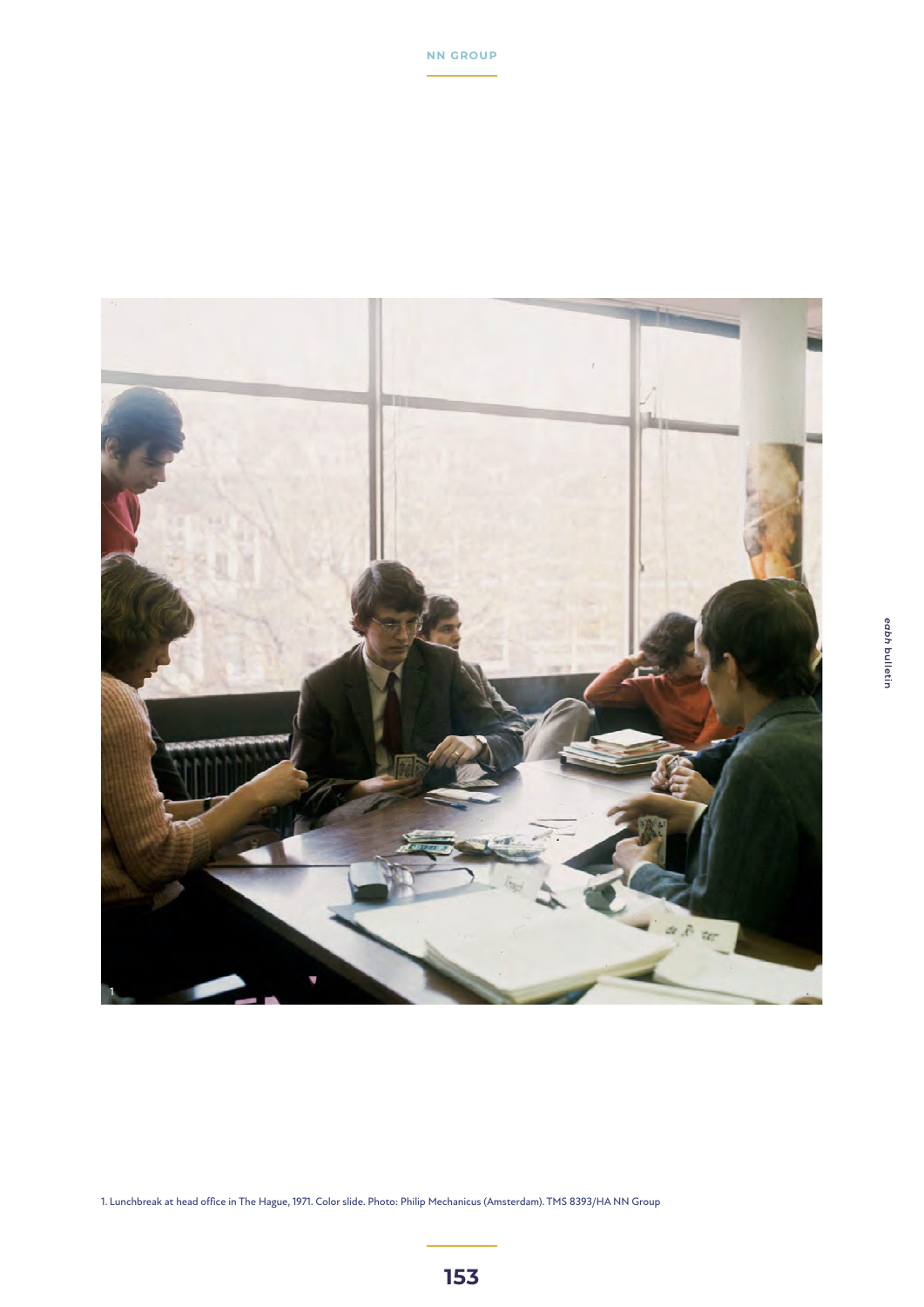**NN GROUP**







2. Entrance at NN Group Office Amsterdam, 2019. Digital photo. Photo: Peter Tijhuis (Amsterdam). HA NN Group 3. Agent in France, 1890. Albumen print. Photo: J. Fabre (Marseille). TMS 11795/HA NN Group 4. F.A.J. Ross, carrier of RVS in photo album, 1867. Albumen print. TMS 5394-11/HA NN Group

**154**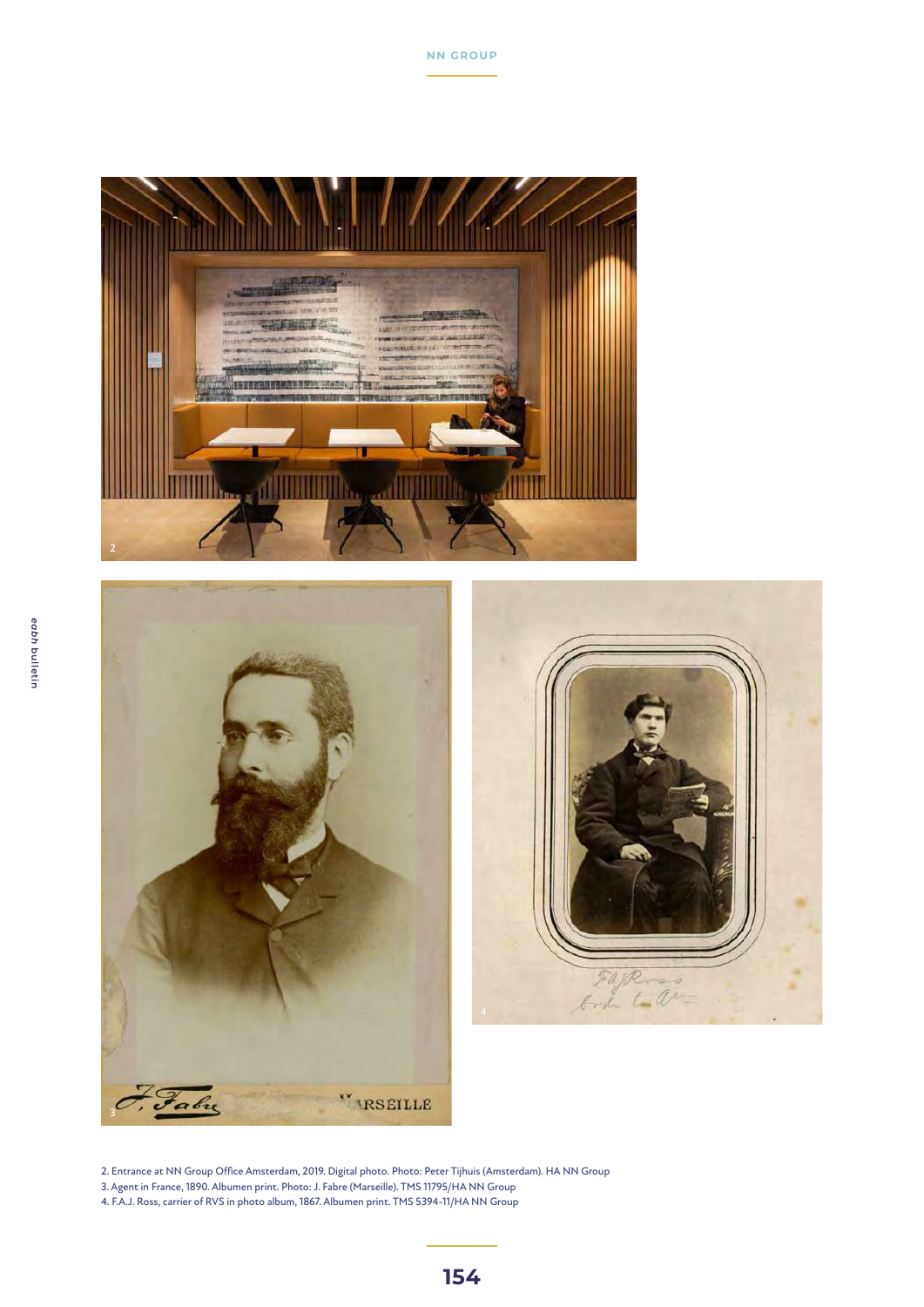The more accessible the collection becomes, the more it is used.

members from the 1970s. For the entrance of the same building, we created a mosaic using 450 passport photographs of employees in the 1940s (Photograph 2).

To strengthen internal ties within the company

and develop their interest in the organisation and its identity, we tell our colleagues stories illustrated with images from the photo collection. Presentations are given where many photos are shown.

You can read about NN's history and collection on the NN Group website. On the Nationale-Nederlanden Instagram account (nn\_nederland) it is Throwback

Thursday (#TBT) every Thursday, with a post of a historical photo in line with a current event. And even though the collection cannot be consulted online, people know where to find us. For example, a large number of photos from the collection has been on display at the exhibition

'Rotterdam works' in the Nederlands Fotomuseum in Rotterdam from 18 September 2020 until 17 January 2021.

In 2020, the depot moved from Ede to Arnhem, where the historical collection was re-housed in a well-conditioned place, with a special area for the photo collection. In 2020, Nationale-Nederlanden celebrated the 175th anniversary of one of

our predecessors, De Nederlanden van 1845, which was established as a fire insurance company. Unfortunately, many activities were cancelled due to the coronavirus, but a special online magazine was made for all the staff members, in which many photos were used.

This shows that the photo collection not only matters but is in full swing.

# **The employees in the picture**

In NN's 175 years, the people who worked in the company have been frequently captured on camera creating a photographic heritage that is very valuable. 175 years of working, company outings, farewell parties and being together! Something that seems quite distant in the midst of the coronavirus. This makes the photos of the former NN employees in the office twice as important.

# **Portraits**

Portraits of board members feature prominently in the collections; in the early 19<sup>th</sup> century these were painted on canvas but from 1850 photographic portraits came into play. Employees were less frequently captured, although they are present in the collection. In addition to the many official portraits of board members and supervisory

directors, photos were used as an administrative tool. For example, the insurance agents working outside of the Netherlands were often appointed by correspondence. To introduce themselves they sent their *carte de visite* to the

> head office in the Netherlands. We have portraits of French, German, Swedish and other gentlemen who ran agencies for the company (Photograph 3).

> In a special photo album from 1867, a wedding gift from staff to the director of the RVS, we find 28 portrait photos of all staff members. This is unusual, because in 1867 making a *carte de visite* could cost

almost a week's wages! The portraits give a good impression of the office clerk and insurance carrier in 1867 (Photograph 4).

A later photo album of the Hollandsche Societeit provides an insight into its employees in the 1960s.

The photo collection not only matters but is in full swing.

This so-called *smoelenboek's* (yearbook) administrative goal was to document all employees, and the alphabetical name register is full of deletions and additions. In total, the album has nearly 700 photos that were taken in-house. Based on this album, we can estimate that women made up about 20% of employees in the Hollandsche Societeit in those days

(Photographs 5 and 6).

### **Department photos**

Another special photo album was made in 1894 as a gift from staff to founder and director Christiaan Henny on his retirement from De Nederlanden van 1845 after almost 50 years of service. This richly decorated leather album with gilt edging contains portraits of all employees, with their name and the year in which they started, and seven photos of the office in Zutphen. These office photos were taken by the local photographer and show the boardroom of son and successor Carel Henny and the employees in the Reinsurance, Accounting, Foreign affairs and Policies departments. Thanks to one of the employees, Dijkerman, who annotated the album 50 years later in 1945, we know a lot about the men in the pictures. Dijkerman started at the insurance company in 1891, aged only 15 he was then the youngest employee. He annotated each photo, describing not only the name and position of his former colleagues, but also interesting and sometimes quite personal background information! Some of his former colleagues were not always nice, others drank (and not only at home), still others chewed tobacco wads—a practice which was not universally appreciated. In short, *eabh* **bulletin**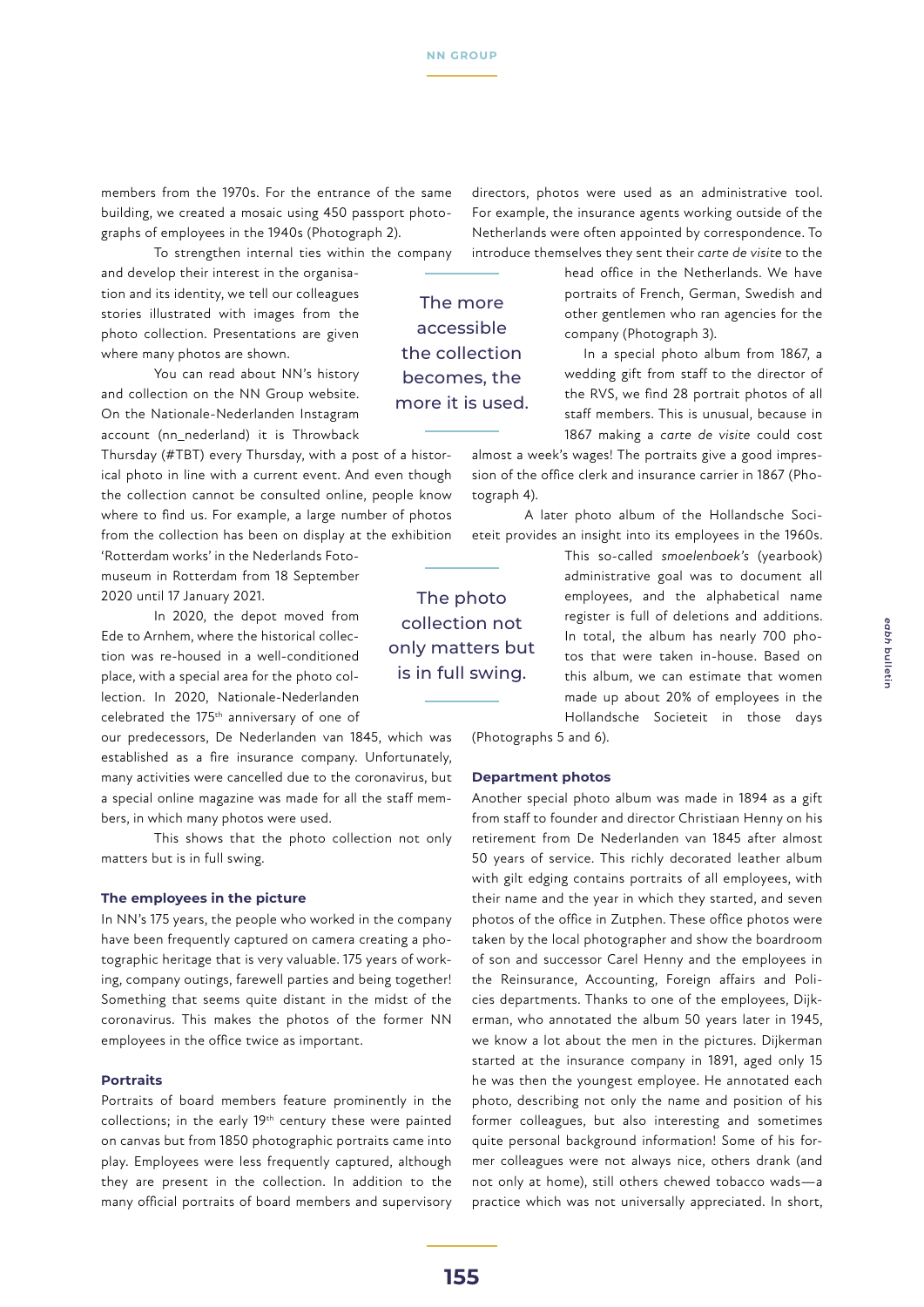





J.E.A.M.Coebergh

164



J.W. Molenaar 6



 $165$ 

Th. v. Held-Sumter



5. Page from photo album staff members, ca. 1960. Gelatin silver print. TMS 13818-0014/HA NN Group

6. Cutout from photo album staff members, ca. 1960. Gelatin silver print. TMS 13818-0014/HA NN Group

7. J.C. Dijkerman in photo album, 1894. Daylight collodion silver print. TMS 5319-28/HA NN Group

8. Policy Department in photo album, 1894. Daylight collodion silver print. Photo: J.C. Reesinck (Zutphen). TMS 5319-35/HA NN Group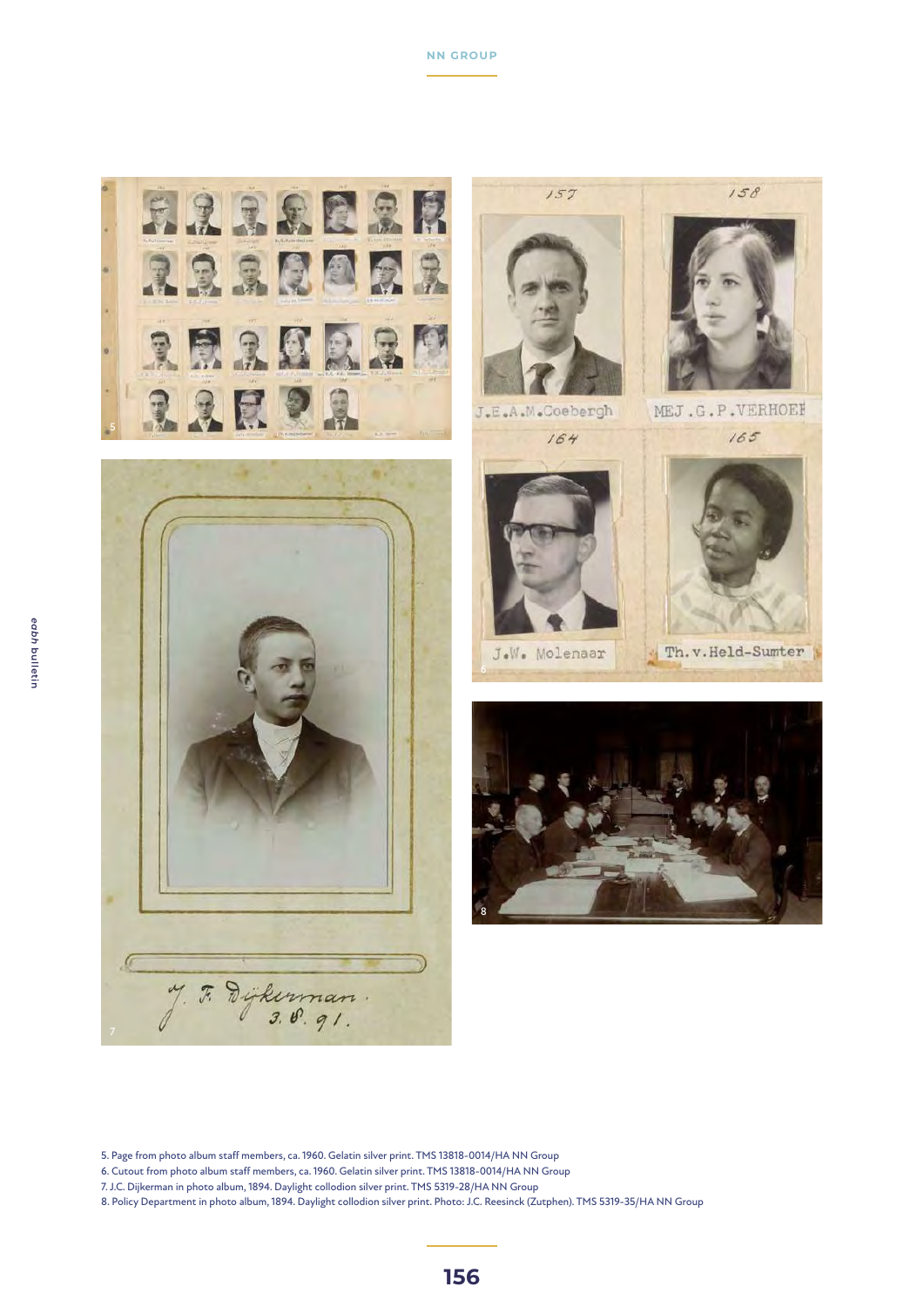

9. Office of RVS in Rotterdam, 1931. Daylight gelatin silver print. TMS 6105-13/HA NN Group

10. Telephone operators of RVS in Rotterdam, 1931. Daylight gelatin silver print. TMS 6105-25/HA NN Group

11. Punch room with Hollerith machines, 1966. Negative. Photo: Gerrit Schilp (Den Haag). TMS 8004/HA NN Group

12. Employees leaving the office in Rotterdam, 1966. Negative. Photo: Gerrit Schilp (Den Haag). TMS 8016/HA NN Group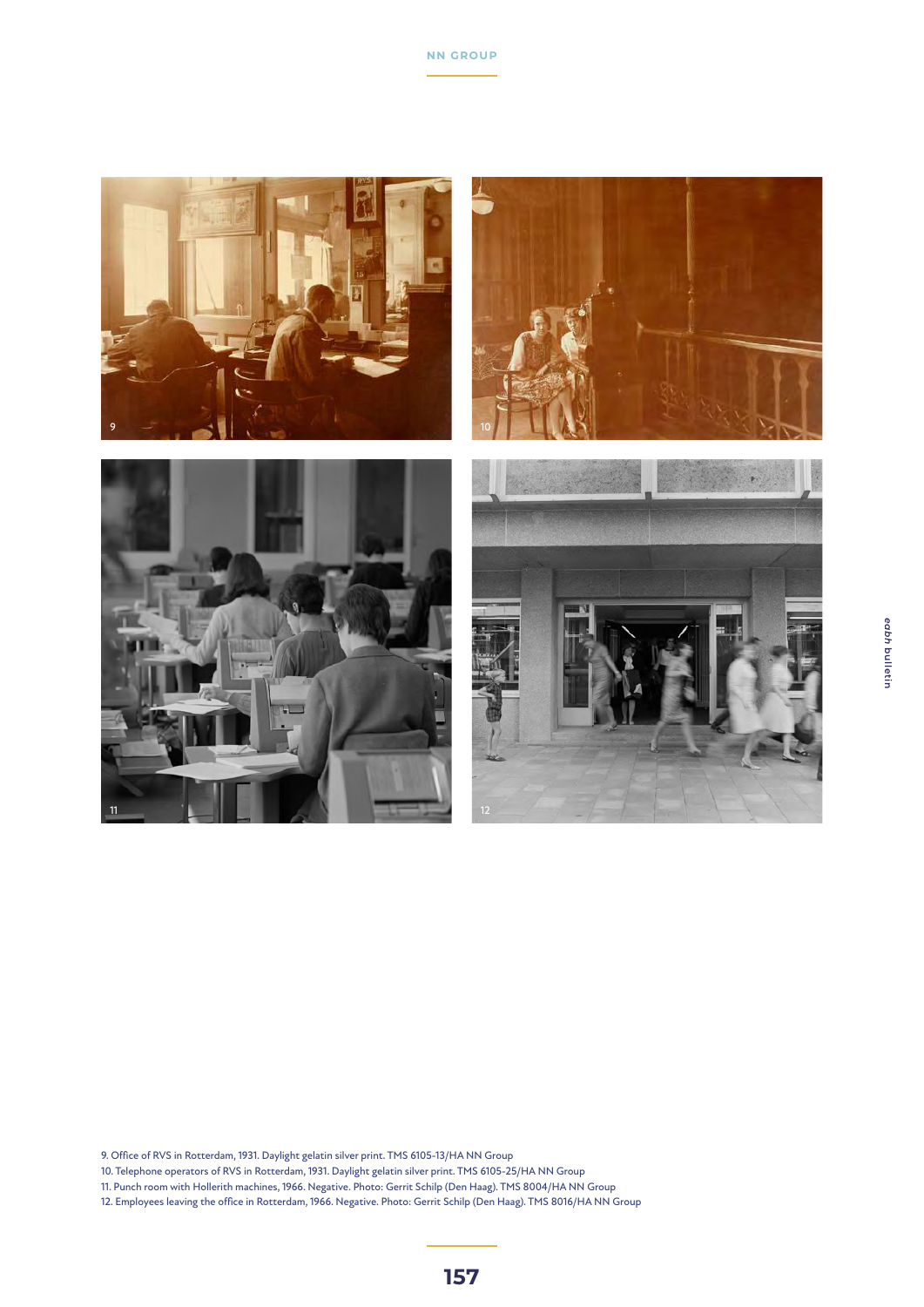









13. Staff of Nationale Levensverzekering-Bank, 1903. Gelatin silver print. TMS 7727/HA NN Group

14. Directors and staff of Hollandsche Societeit, 1907. Gelatin silver print. TMS 13723/HA NN Group

15. Onboarding in 1958. Gelatin silver print. Photo: A.S. van den Hoek (Voorburg). TMS 7253/HA NN Group

16. Onboarding in 1976. Gelatin silver print. Photo: Fotobureau Thuring (Den Haag). TMS 8846/ HA NN Group 17. Onboarding in 1987. Gelatin silver print. Photo: Fotobureau Thuring (Den Haag). TMS 10109/ HA NN Group

**158**